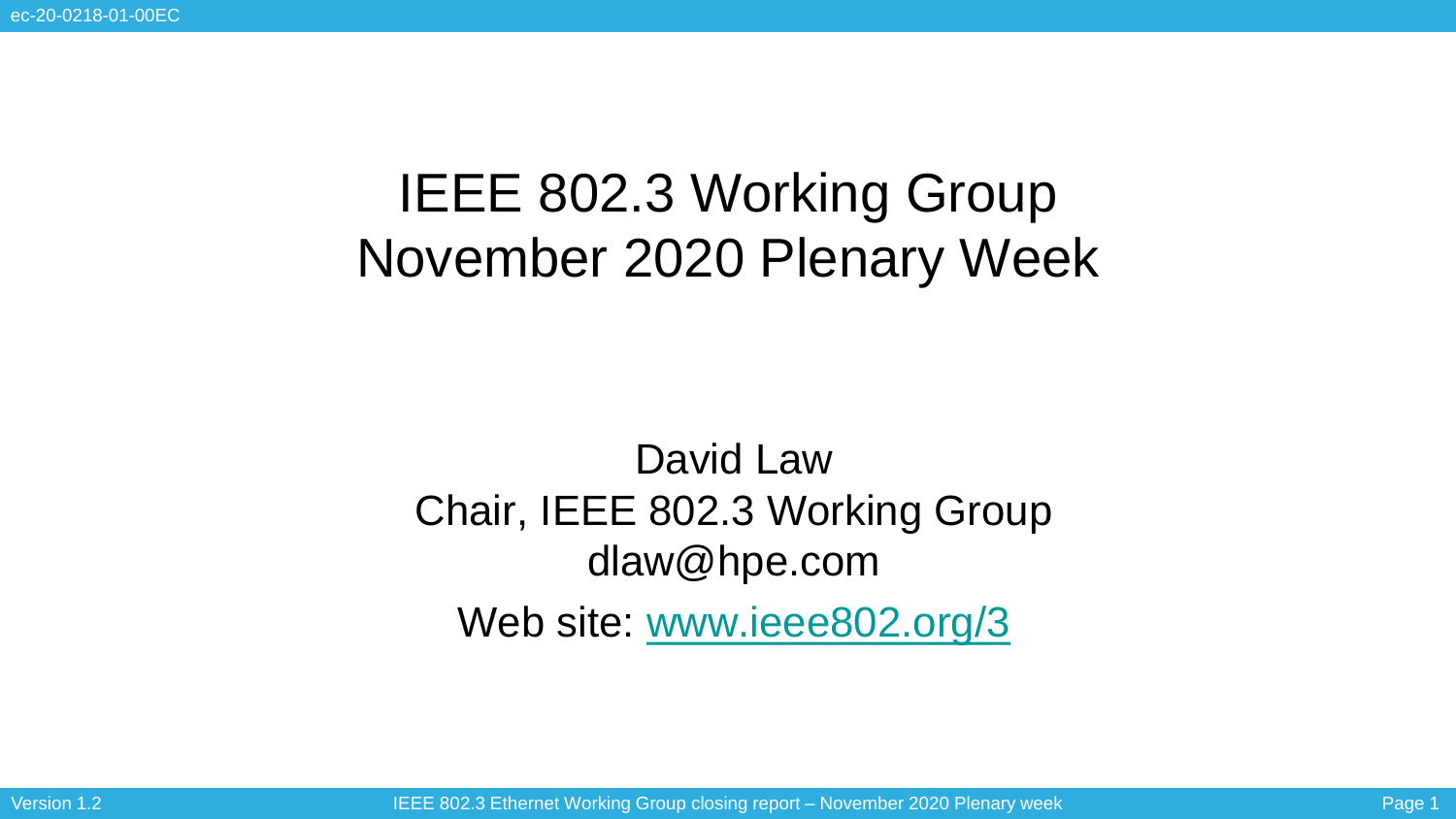### IEEE 802.3 Maintenance

#### **Progress**

• Maintenance requests

Reviewed new maintenance requests

• Reviewed status of outstanding maintenance requests

• Remaining request will be reviewed at next meeting

#### • ISO/IEC JTC1 SC6

• Developed responses to China NB comments on IEEE Std 802.3-2018 FDIS ballot

• Liaised IEEE 802.3 drafts in Standards Association ballot for review

**IEEE 802.3 revision project** 

• Reviewed IEEE P802.3 (IEEE 802.3dc) revision project plans

• Reviewed potential Power over Data Lines (PoDL) maintenance PAR

#### Web page

• <http://www.ieee802.org/3/maint/index.html>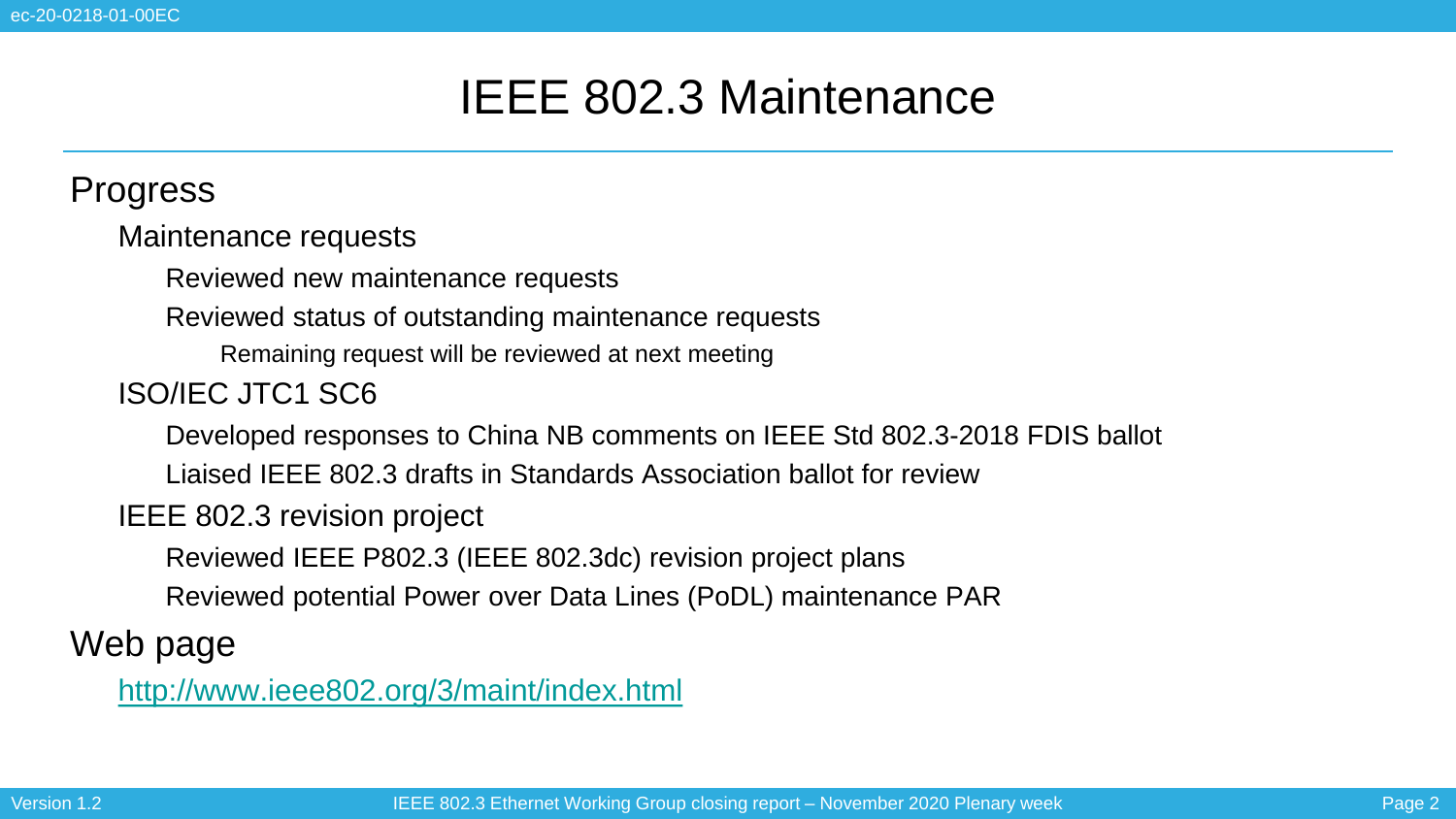# IEEE P802.3ck 100 Gb/s, 200 Gb/s, and 400 Gb/s Electrical Interfaces Task Force

#### **Description**

• This project is to specify additions to and appropriate modifications of IEEE Std 802.3 to add Physical Layer specifications and Management Parameters for 100 Gb/s, 200 Gb/s, and 400 Gb/s electrical interfaces based on 100 Gb/s signaling

• Web site: <http://ieee802.org/3/ck/index.html>

**Progress** 

• IEEE P802.3ck D1.3 Task Force review comment resolution

• Developing responses for 278 comments received

• Virtual Meetings are impacting progress

• Updated timeline with Working Group ballot planned to start in March 2021

Next steps

• Complete responses to IEEE P802.3ck D1.3 comments

• Conduct Task Force review on IEEE P802.3ck D1.4

• Continue work towards technically complete draft for working group ballot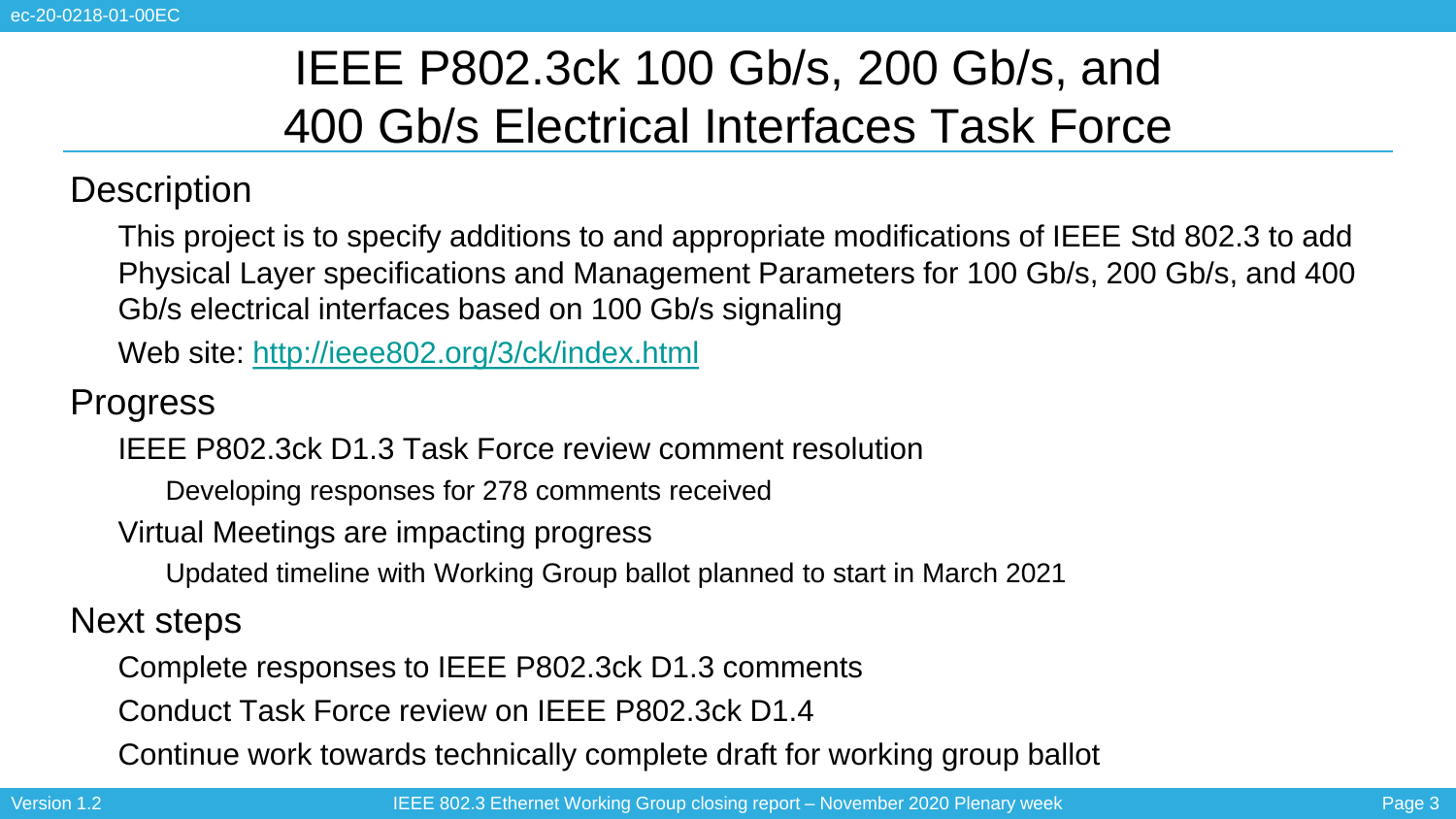# IEEE P802.3cp Bidirectional 10 Gb/s, 25 Gb/s, and 50 Gb/s Optical Access PHYs Task Force

#### **Description**

• Define physical layer specifications and management parameters for symmetric bidirectional 10 Gb/s, 25 Gb/s, and 50 Gb/s operation over single strand of single mode fiber of at least 10 km

• Web site: <http://ieee802.org/3/cp/index.html>

**Progress** 

IEEE P802.3cp D2.2 Working Group recirculation ballot comment resolution

• Developed responses for 31 comments received

• Working Group conditional approval granted to proceed to Standards Association ballot • Currently 9 unsatisfied TR comments and 1 ER comment from 3 Disapprove voters

Next steps

• Progress IEEE P802.3cp D2.3 third Working Group recirculation ballot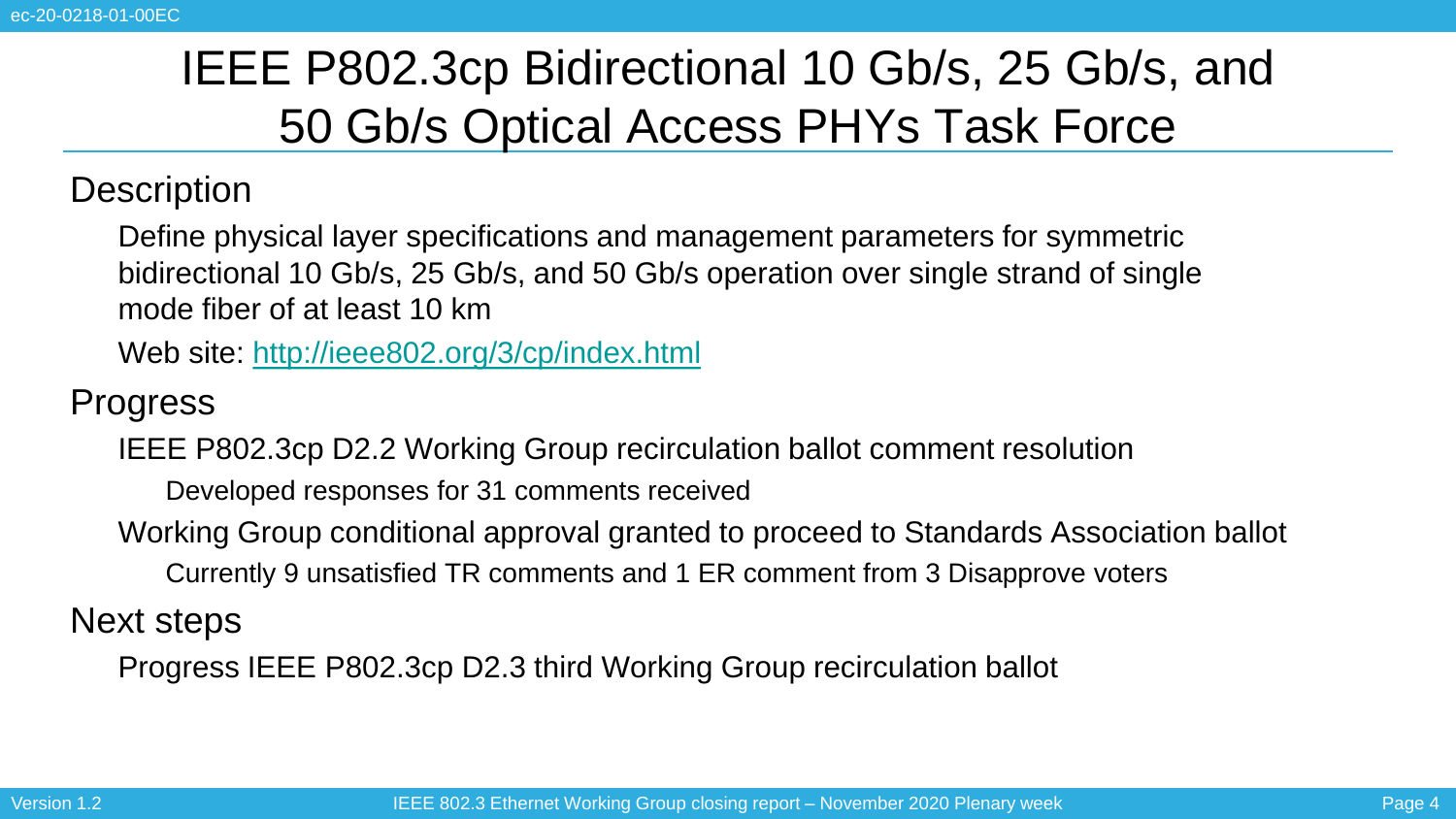## IEEE P802.3cr Isolation (Maintenance #14) Task Force

**Description** 

• Replace references to the IEC 60950 series of standards (including IEC 60950-1 "Information technology equipment - Safety - Part 1: General requirements") with appropriate references to the IEC 62368 "Audio/video, information and communication technology equipment" series and make appropriate changes to the standard corresponding to the new references • Web site: <http://ieee802.org/3/cr/index.html>

**Progress** 

• IEEE P802.3cr D3.3 third Standards Association recirculation ballot complete

• No comments received

• Working Group approval granted to proceed to RevCom submittal

Next steps

• Progress IEEE P802.3cr D3.3 submission to RevCom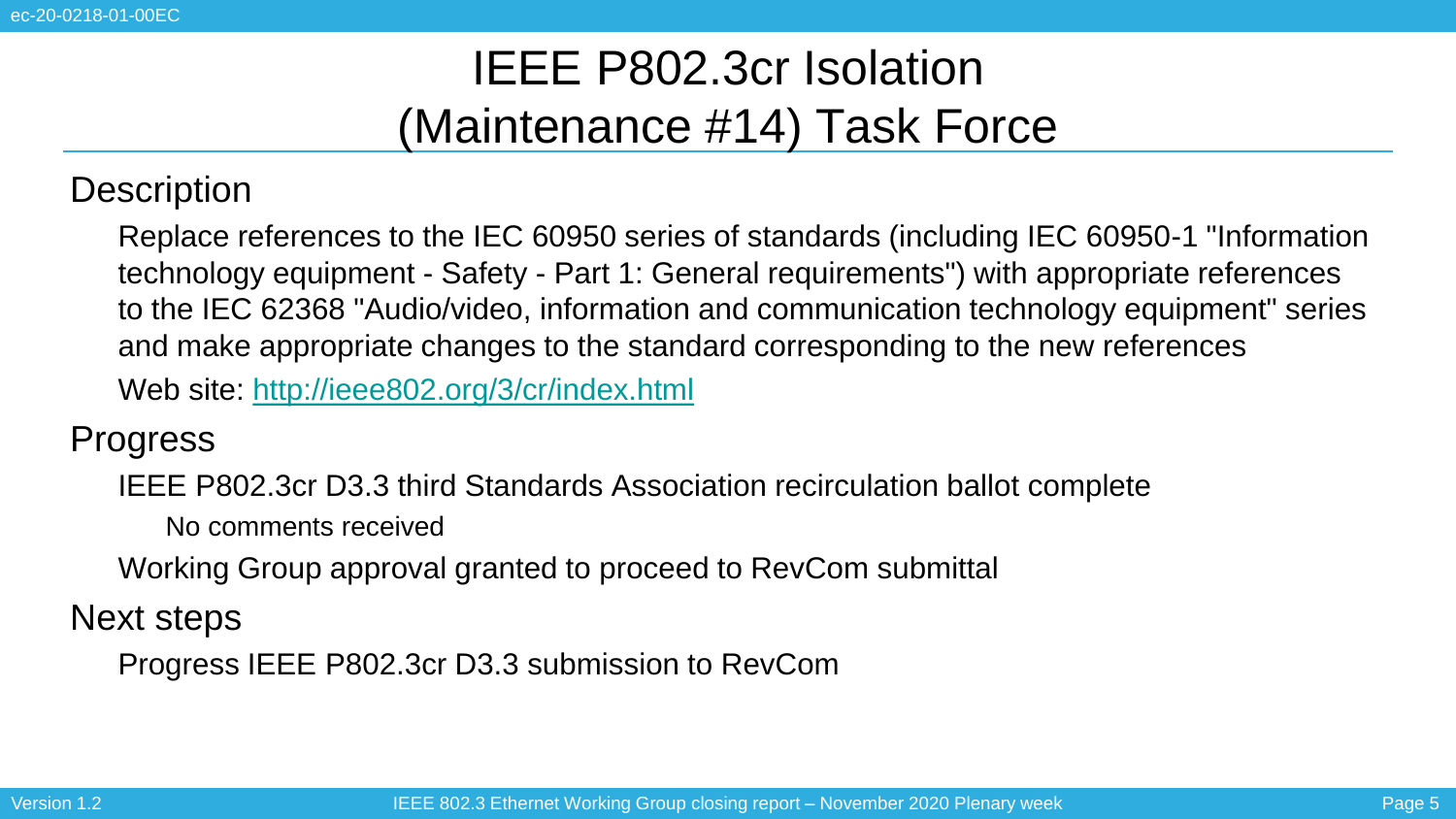# IEEE P802.3cs Increased-reach Ethernet optical subscriber access (Super-PON) Task Force

#### **Description**

• Define physical layer specifications and management parameters for optical subscriber access supporting point-to-multipoint operations using wavelength division multiplexing over an increased-reach (up to at least 50 km) passive optical network (PON)

• Web site: <http://ieee802.org/3/cs/index.html>

**Progress** 

• IEEE P802.3cs D1.2 Task Force review comment resolution

• Developed responses for 76 comments received

Next steps

• Conduct Task Force review on IEEE P802.3cs D1.3

• Continue work towards technically complete draft for working group ballot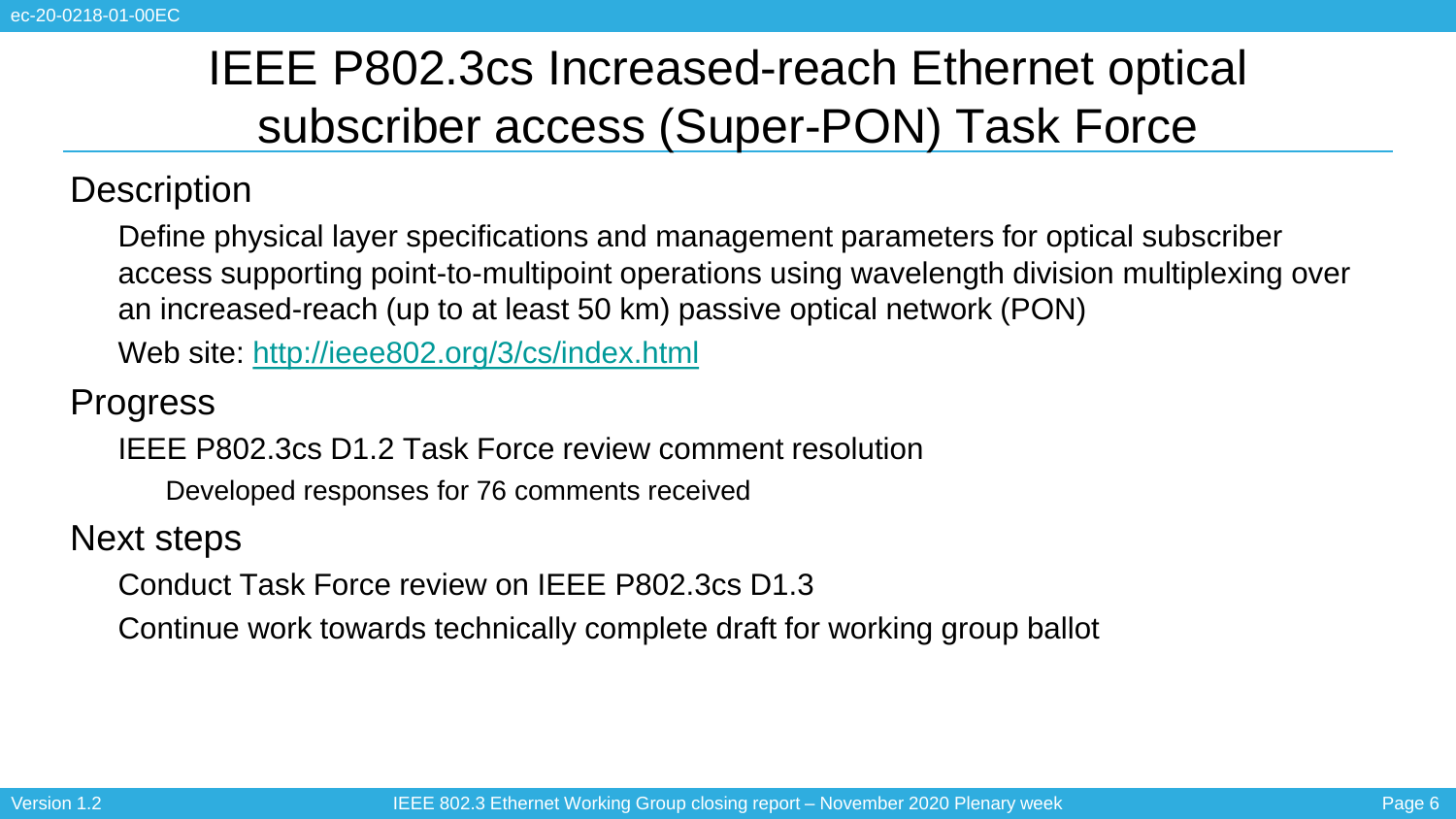### IEEE P802.3ct 100Gb/s over DWDM systems Task Force

**Description** 

• Define physical layer specifications and management parameters for the transfer of Ethernet format frames at 100 Gb/s at reaches greater than 10 km over DWDM systems

• Web site: <http://ieee802.org/3/ct/index.html>

**Progress** 

• IEEE P802.3ct D3.0 Initial Standards Association ballot comment resolution

• Developing responses for 91 comments received

Next steps

• Complete responses to IEEE P802.3ct D3.0 comments

• Progress IEEE P802.3ct D3.1 first Standards Association recirculation ballot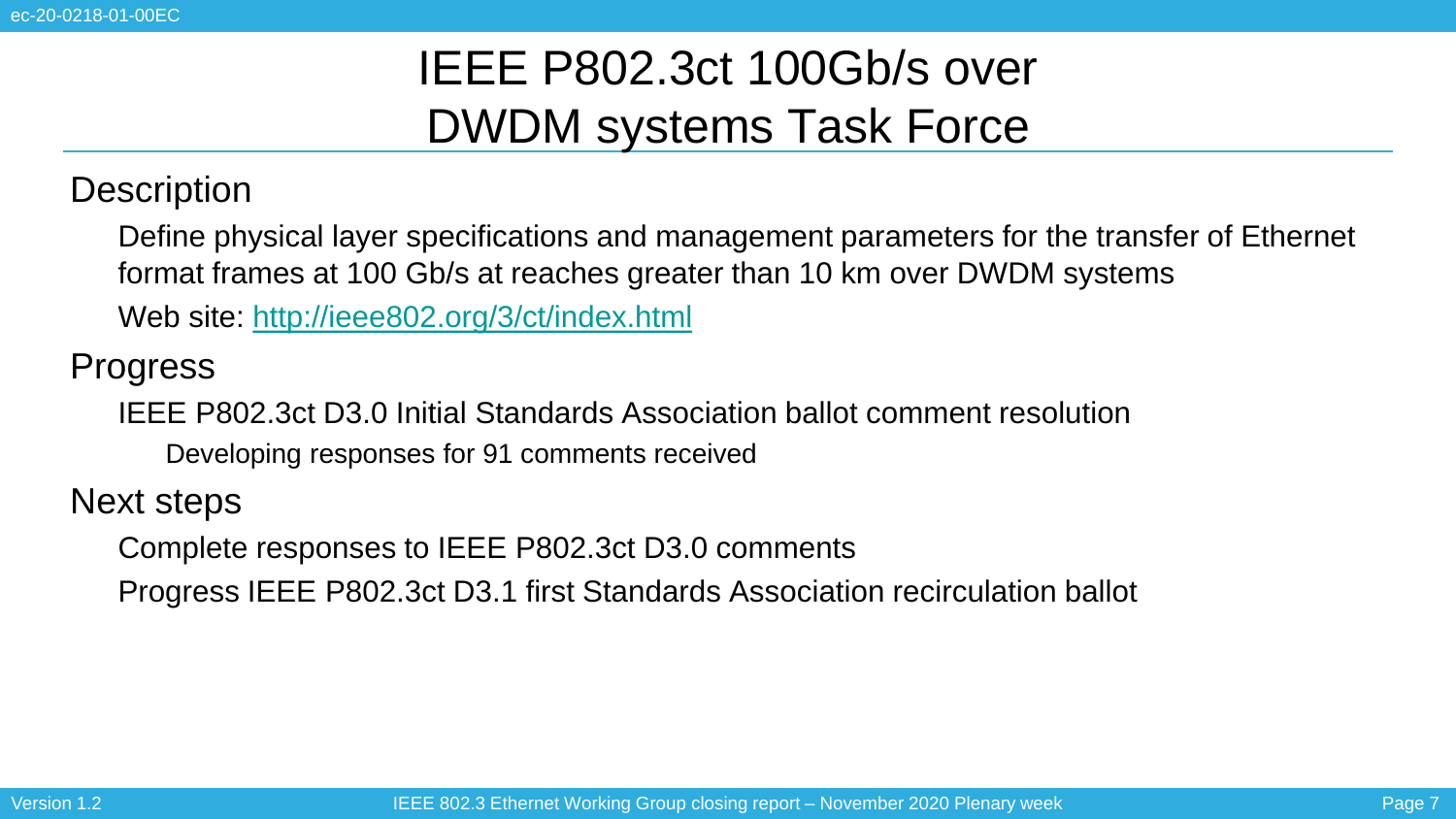# IEEE P802.3cu 100 Gb/s and 400 Gb/s over SMF at 100 Gb/s per Wavelength Task Force

#### **Description**

• Define additions to and appropriate modifications of IEEE Std 802.3 to add PHY specifications and Management Parameters for 100 Gb/s and 400 Gb/s Ethernet optical interfaces for reaches up to 10 km based on 100 Gb/s per wavelength optical signaling. • Web site: <http://ieee802.org/3/cu/index.html>

#### **Progress**

• IEEE P802.3cu D3.1 first Standards Association recirculation ballot comment resolution • Developed responses for 20 comments received • Initiated IEEE P802.3cu D3.2 second Standards Association recirculation ballot • Working Group conditional approval granted to proceed to RevCom submittal • Currently 3 unsatisfied TR comments from 1 commenter

Next steps

• Complete IEEE P802.3cu D3.2 second Standards Association recirculation ballot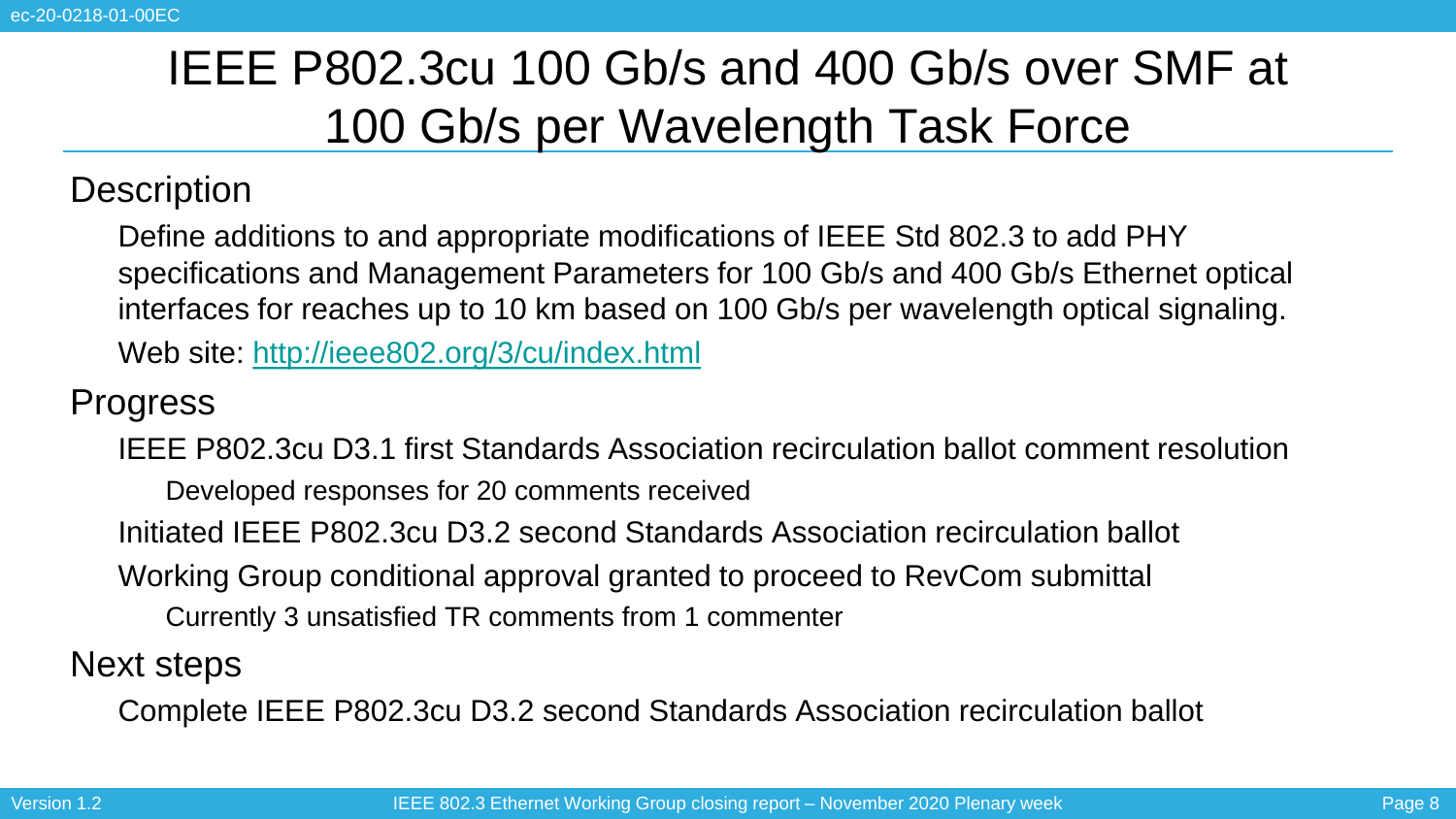### IEEE P802.3cv Maintenance #15: Power over Ethernet Task Force

**Description** 

• Editorial and technical corrections, refinements, and clarifications to Clause 145, Power over Ethernet, and related portions of the standard. No new features will be added by this project.

• Web site: <http://ieee802.org/3/cv/index.html>

**Progress** 

• IEEE P802.3cv D2.2 second Working Group recirculation ballot complete

• 100% approval with no comments received

• Approval granted to proceed to Standards Association ballot

• Initiated IEEE P802.3cv D3.0 initial Standards Association ballot

Next steps

• Complete IEEE P802.3cv D3.0 initial Standards Association ballot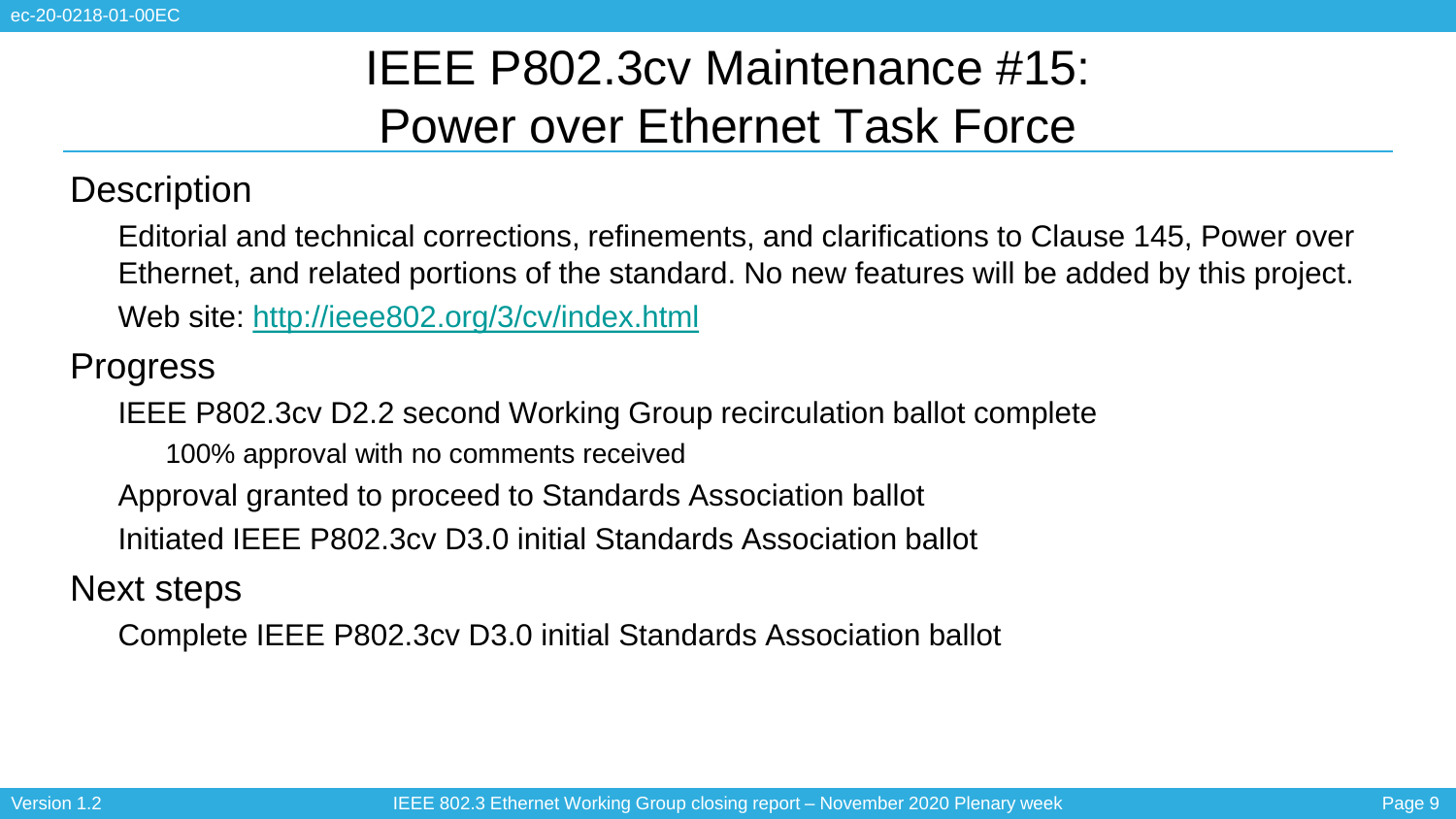### IEEE P802.3cw 400 Gb/s over DWDM Systems Task Force

#### **Description**

• Define physical layer specifications and management parameters for the transfer of Ethernet format frames at 400 Gb/s at reaches greater than 10 km over DWDM systems.

• Web site: <http://ieee802.org/3/cw/index.html>

#### **Progress**

• Selecting and refining baseline proposals to develop D1.0 to initiate Task Force Review

Next steps

• Continue baseline selection to satisfy the project objectives

• Due to common aspects between the IEEE P802.3cw and IEEE P802.3ct projects, will Initiate IEEE P802.3cw task force review upon completion of considerations of Task Review comments submitted against IEEE P802.3ct D3.0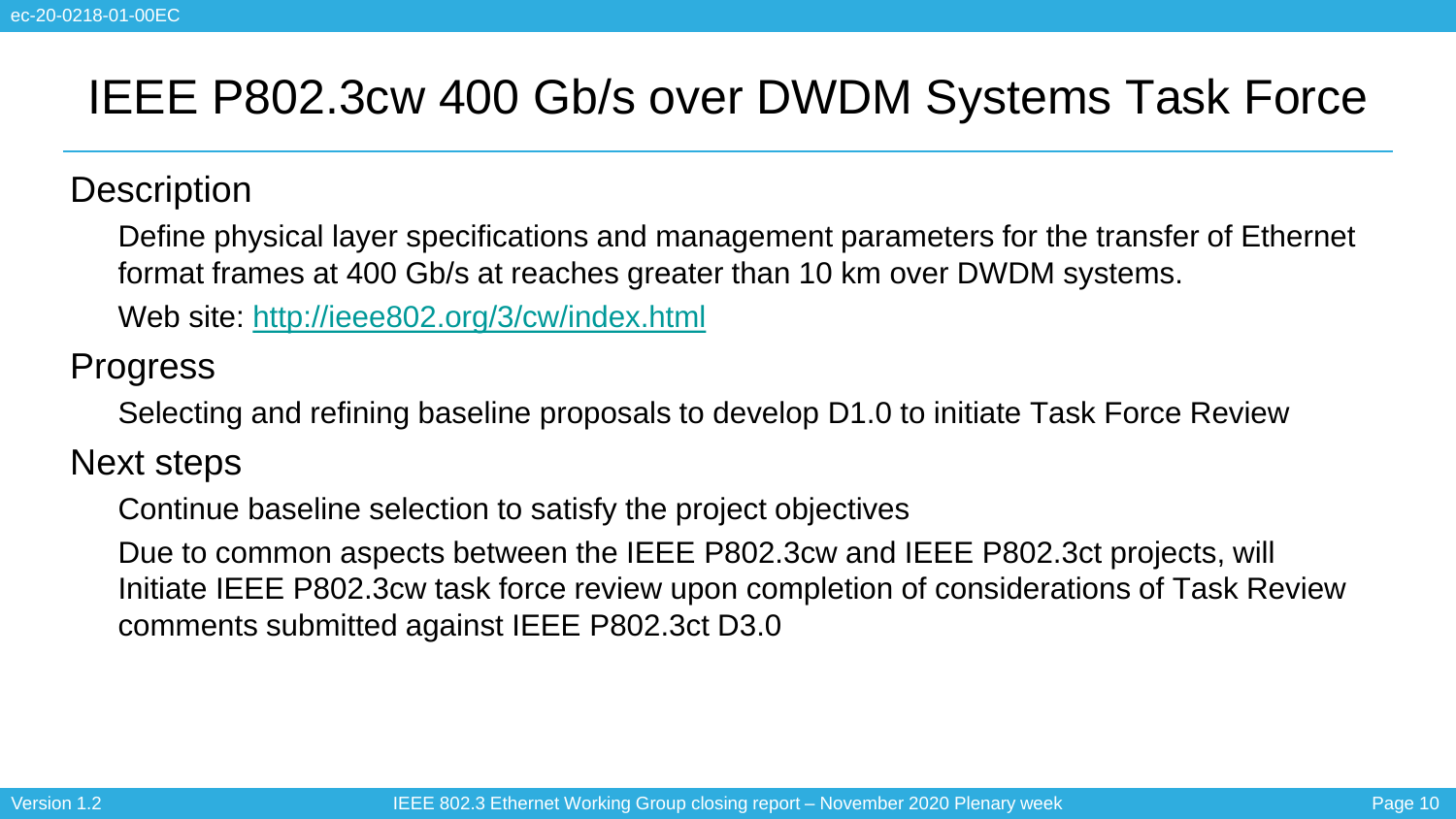# IEEE P802.3cx Improved PTP timestamping accuracy Task Force

#### **Description**

• Define optional enhancements to Ethernet support for time synchronization protocols to provide improved timestamp accuracy in support of ITU-T Recommendation G.8273.2 'Class C' and 'Class D' system time error performance requirements.

• Web site: <http://ieee802.org/3/cx/index.html>

#### **Progress**

• Considered 5 contributions

• Adopted baselines for:

• Multi-PCS lane delay distribution variance

• Transmitter skew

• Timestamping point

• Higher accuracy PCS delay registers

#### Next steps

• Develop initial draft for Task Force review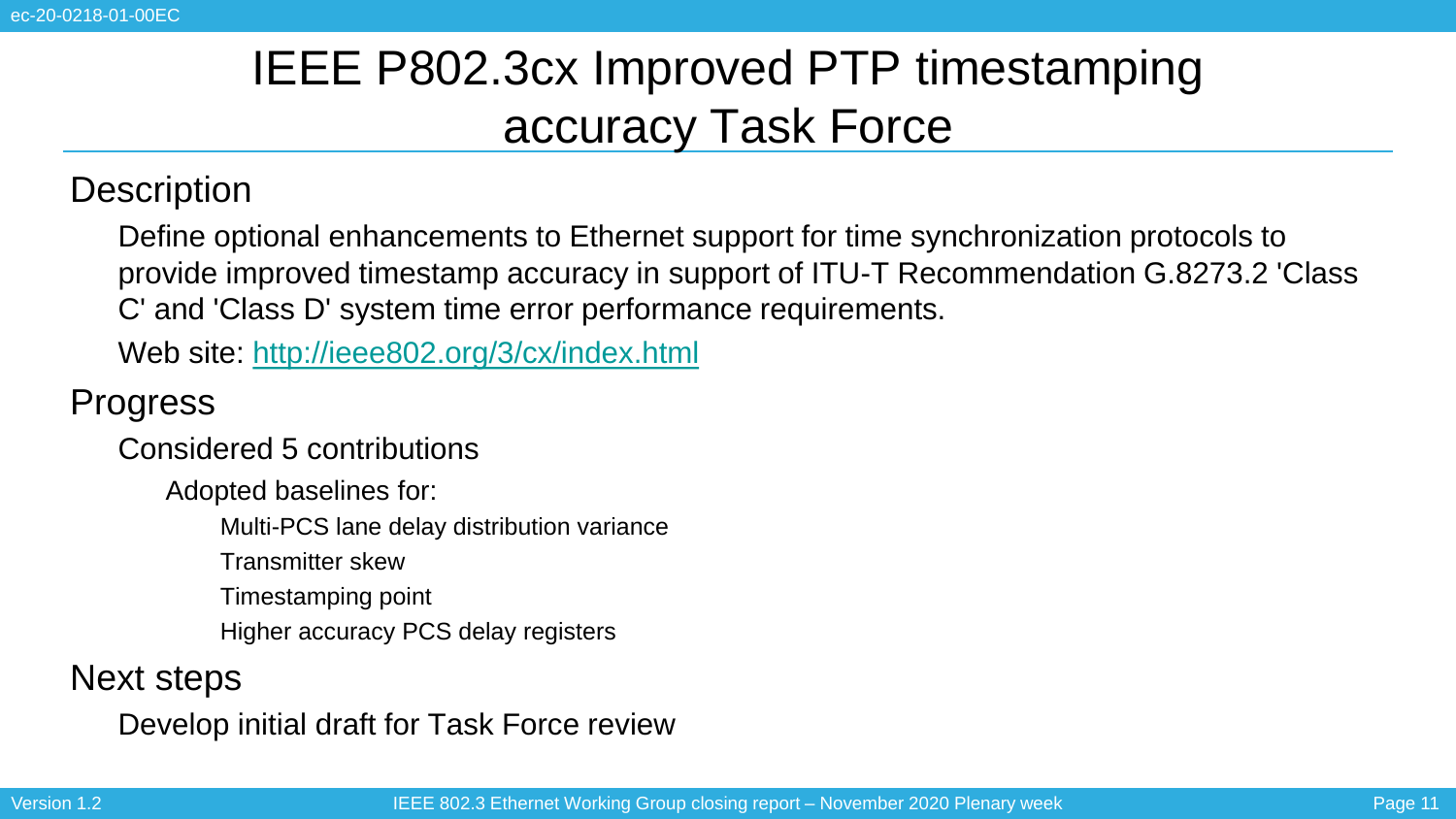# IEEE P802.3cy Greater than 10 Gb/s Electrical Automotive Ethernet Task Force

**Description** 

• Specify additions to and appropriate modifications of IEEE Std 802.3 to add greater than 10 Gb/s electrical Physical Layer specifications for symmetrical and asymmetrical operation and management parameters for media and operating conditions for applications in the automotive environment.

• Web site: <http://ieee802.org/3/cy/index.html>

**Progress** 

• Considered 5 contributions on trade-off between link segment and PHY complexity

• Discussed strawman adoption of scaled solution from IEEE Std 802.3ch-2020

• Updated to-do list with future contributions on higher-performance link segment for December ad hoc series

Next steps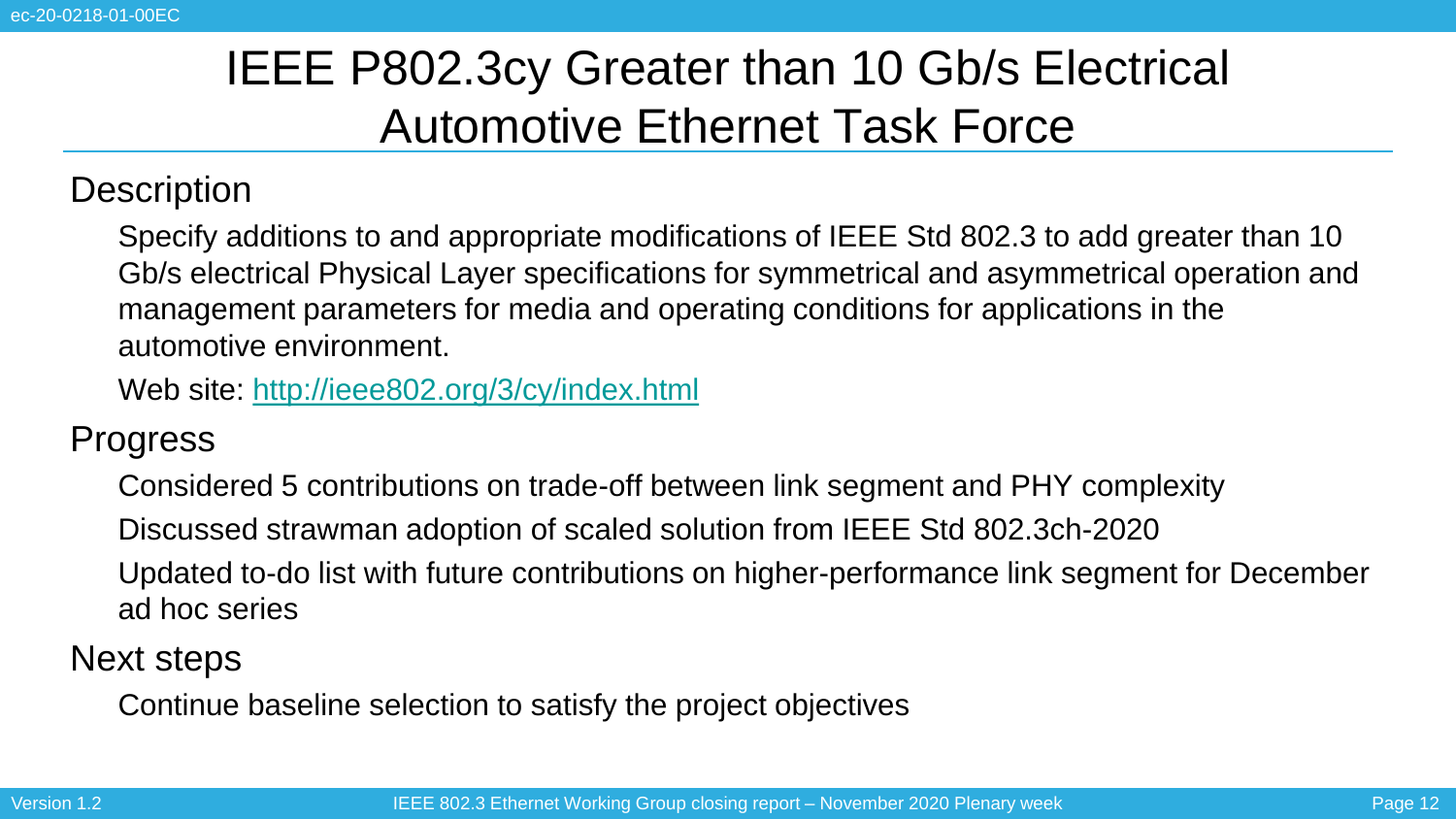# IEEE P802.3cz Multi-Gigabit Optical Automotive Ethernet Task Force

#### **Description**

• Specify additions to and appropriate modifications of IEEE Std 802.3 to add Physical Layer specifications and management parameters for multi-gigabit optical Ethernet for application in the automotive environment.

• Web site: <http://ieee802.org/3/cz/index.html>

### **Progress**

• Heard 8 presentations

• Adopted initial baseline for 2.5 Gb/s, 5 Gb/s, 10 Gb/s and 25 Gb/s PCS and PMA

• Adopted Timeline (revised from previously published draft)

• Picked PHY type names (e.g., 25GBASE-AU)

Next steps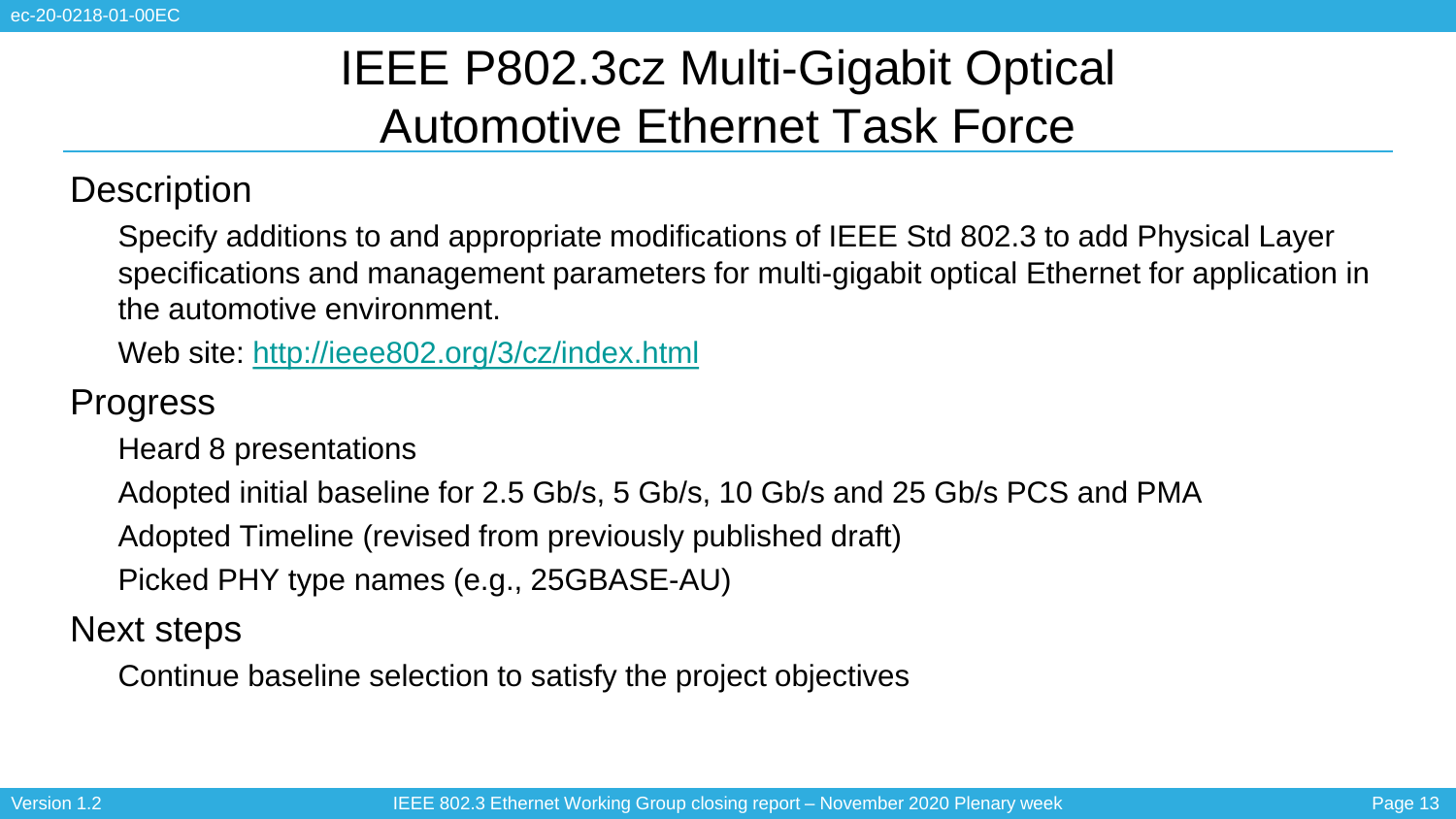# IEEE P802.3da 10 Mb/s Single Pair Multidrop Segments Enhancement Task Force

#### **Description**

• Specify additions and modifications of the Physical Layer (including reconciliation sublayers), management parameters, Ethernet support for time synchronization protocols, and optional power delivery supporting multiple powered devices on the 10 Mb/s mixing segment.

• Web site: <http://ieee802.org/3/da/index.html>

#### **Progress**

• Considered 5 contributions

• TSSI Baseline, New PHY clause from 147 10BASE-T1S, Mixing segment, D-PLCA issues and solutions, and Connectors

#### Next steps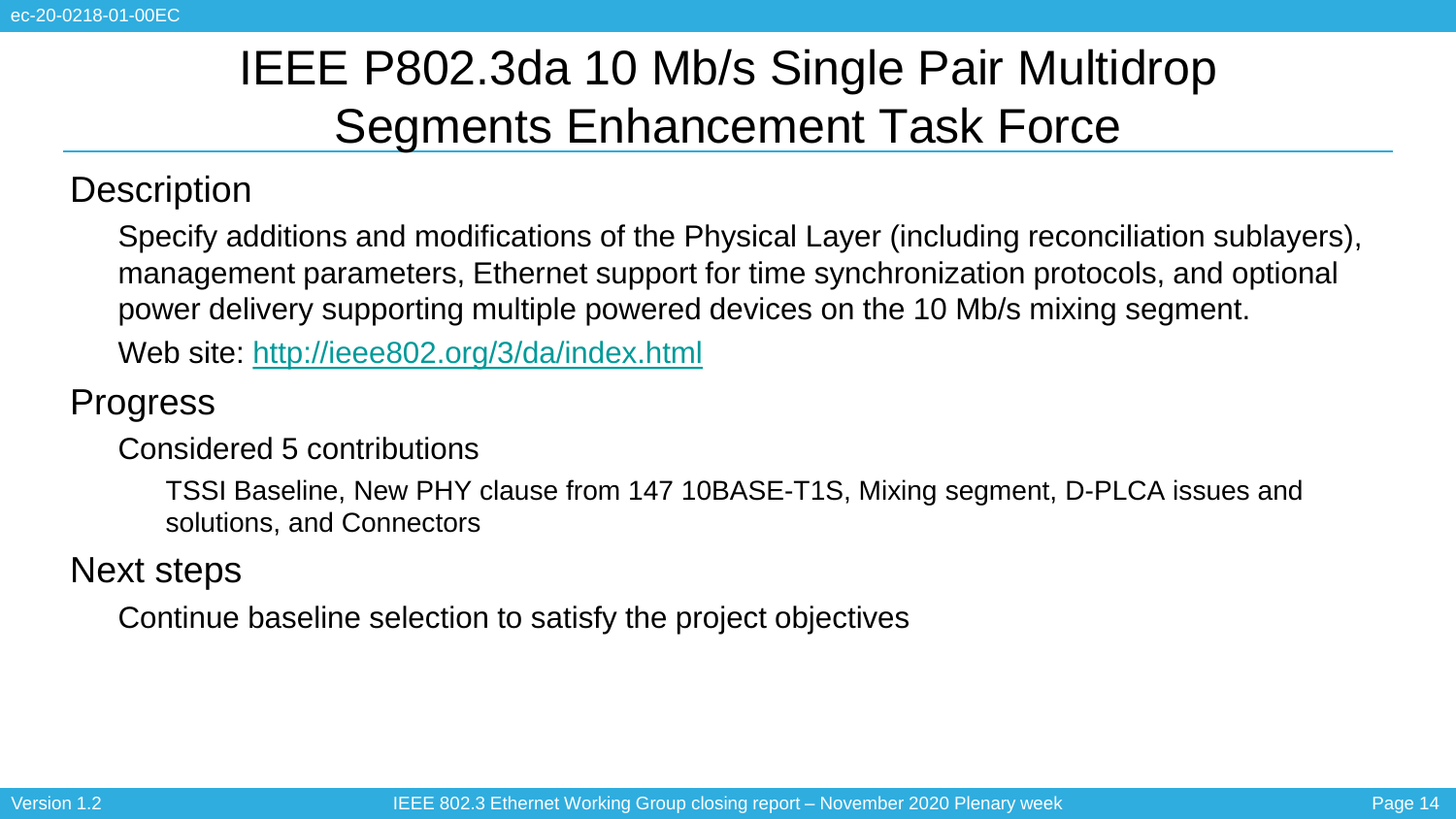## IEEE P802.3db 100 Gb/s, 200 Gb/s, and 400 Gb/s Short Reach Fiber Task Force

#### **Description**

• Specify additions to and appropriate modifications of IEEE Std 802.3 and adds Physical Layer specifications and management parameters for 100 Gb/s, 200 Gb/s, and 400 Gb/s Ethernet optical interfaces for server attachment and other intra-data center applications using 100 Gb/s signaling over optical fiber

• Web site: <http://ieee802.org/3/db/index.html>

**Progress** 

• Considered three contributions

• Two regarding the 100 m objective and one regarding an un-retimed, linear interface

• Adopted a Task Force Timeline

• Adopted a set of 100 m objectives for 100 Gb/s wavelengths over 1, 2, and 4 pairs of MMF

Next steps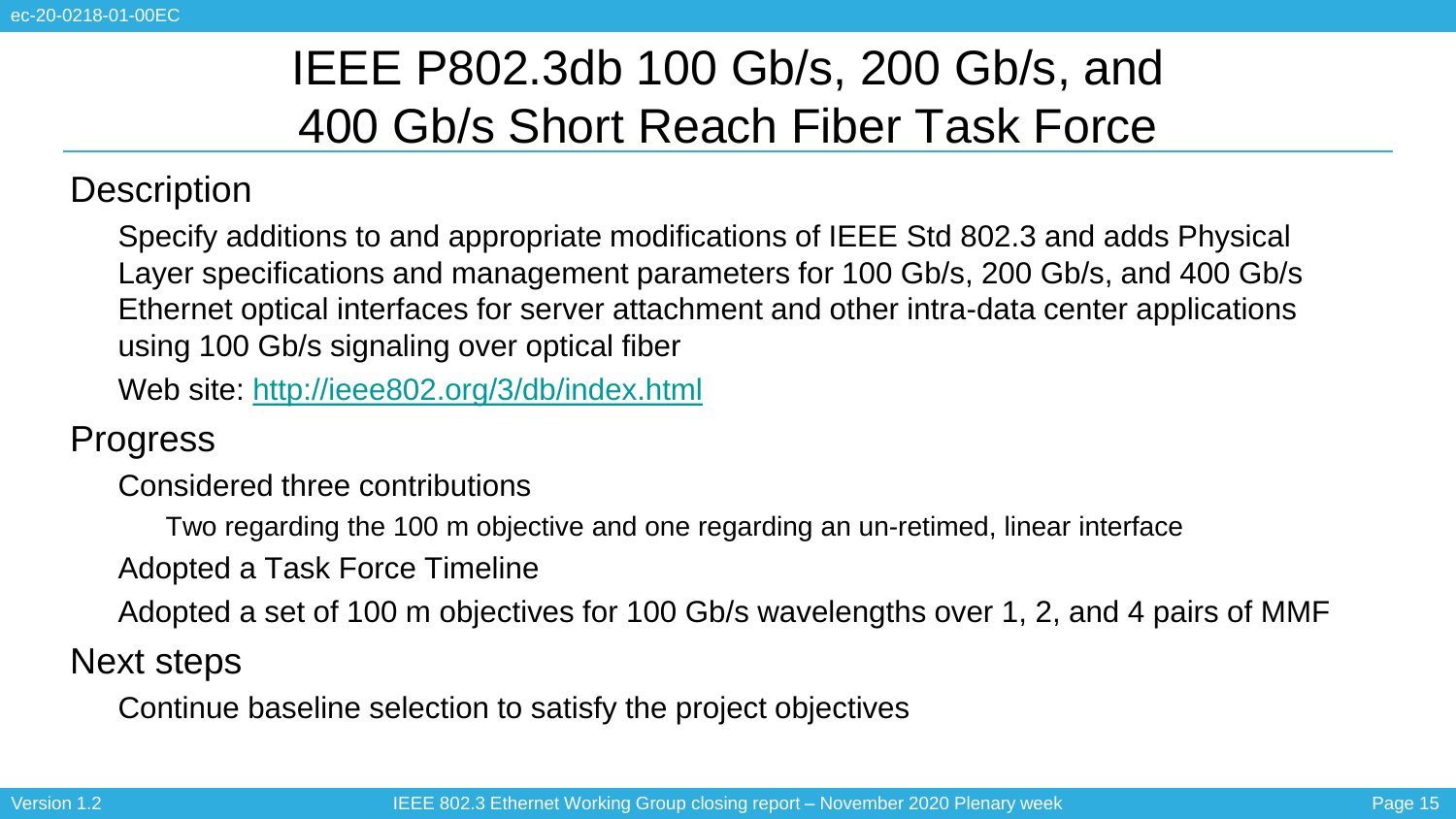### Beyond 400 Gb/s Ethernet call for interest

#### **Progress**

IEEE 802.3 approval to form Study Group

• The scope of the Study Group is to develop a Project Authorization Request (PAR) and Criteria for Standards Development (CSD) responses for:

- 1. Beyond 400 Gb/s Ethernet;
- 2. 2. Physical Layer specifications for existing Ethernet rates

based on

4. Physical Layer specifications for Beyond 400 Gb/s Ethernet.

Next steps

• Progress approval of Study Group by IEEE 802 EC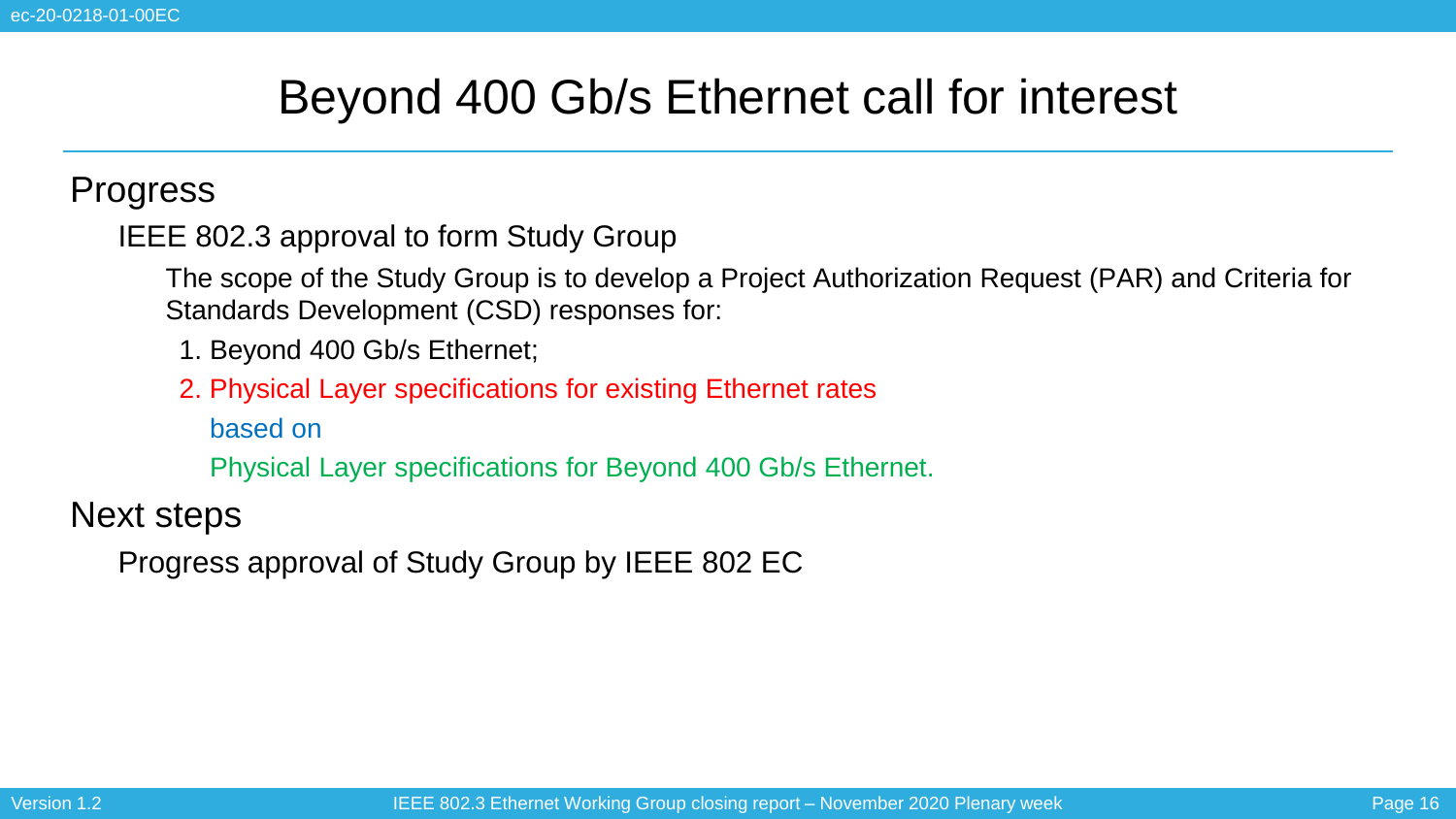### IEEE 802.3 Officers, Subgroup Chairs and Vice-Chairs

IEEE 802.3 Chair: David Law <dlaw@hpe.com>

IEEE 802.3 Vice Chair: Adam Healey <adam.healey@broadcom.com>

IEEE 802.3 Secretary: Jon Lewis <jon.lewis@dell.com>

IEEE 802.3 Executive Secretary: Steve Carlson <scarlson@ieee.org>

IEEE 802.3 Treasurer: Valerie Maguire <valerie\_maguire@siemon.com>

**IEEE 802.3 Task Force chairs**

IEEE P802.3ck 100 Gb/s, 200 Gb/s, and 400 Gb/s Electrical Interfaces: Elizabeth Kochuparambil <edonnay@cisco.com>

IEEE P802.3cp Bidirectional 10 Gb/s, 25 Gb/s and 50 Gb/s Optical Access PHYs: Frank Effenberger <frank.effenberger@huawei.com>

IEEE P802.3cr Isolation (Maintenance #14) Task Force: Jon Lewis <jon.lewis@dell.com>

IEEE P802.3cs Increased-reach Ethernet optical subscriber access: (Super-PON): Claudio DeSanti <cds@ieee.org>

IEEE P802.3ct 100 Gb/s over DWDM systems: John D'Ambrosia <jdambrosia@ieee.org>

IEEE P802.3cu 100 Gb/s and 400 Gb/s over SMF at 100 Gb/s per Wavelength: Mark Nowell <mnowell@cisco.com>

IEEE P802.3cv Power over Ethernet (Maintenance #15): Chad Jones <cmjones@cisco.com>

• IEEE P802.3cw 400 Gb/s over DWDM systems: John D'Ambrosia <jdambrosia@ieee.org>

IEEE P802.3cx Improving PTP Timestamping Accuracy on Ethernet Interfaces: Steve Gorshe <steve.gorshe@microchip.com>

IEEE P802.3cy Greater than 10 Gb/s Electrical Automotive Ethernet Task Force: Steve Carlson <scarlson@ieee.org>

IEEE P802.3cz Multi-Gigabit Optical Automotive Ethernet Task Force: Bob Grow <bob.grow@ieee.org>

IEEE P802.3da 10 Mb/s Single Pair Multidrop Segments Enhancement Task Force: Chad Jones <cmjones@cisco.com>

IEEE P802.3db 100 Gb/s, 200 Gb/s, and 400 Gb/s Short Reach Fiber Task Force: Robert Lingle <rlingle@ofsoptics.com>

#### **IEEE 802.3 Task Force vice-chairs**

• IEEE P802.3ck 100 Gb/s, 200 Gb/s, and 400 Gb/s Electrical Interfaces: Kent Lusted <kent.c.lusted@intel.com>

• IEEE P802.3ct 100 Gb/s over DWDM systems: Tom Issenhuth <tissenhuth@outlook.com>

IEEE P802.3cw 400 Gb/s over DWDM systems: Tom Issenhuth <tissenhuth@outlook.com>